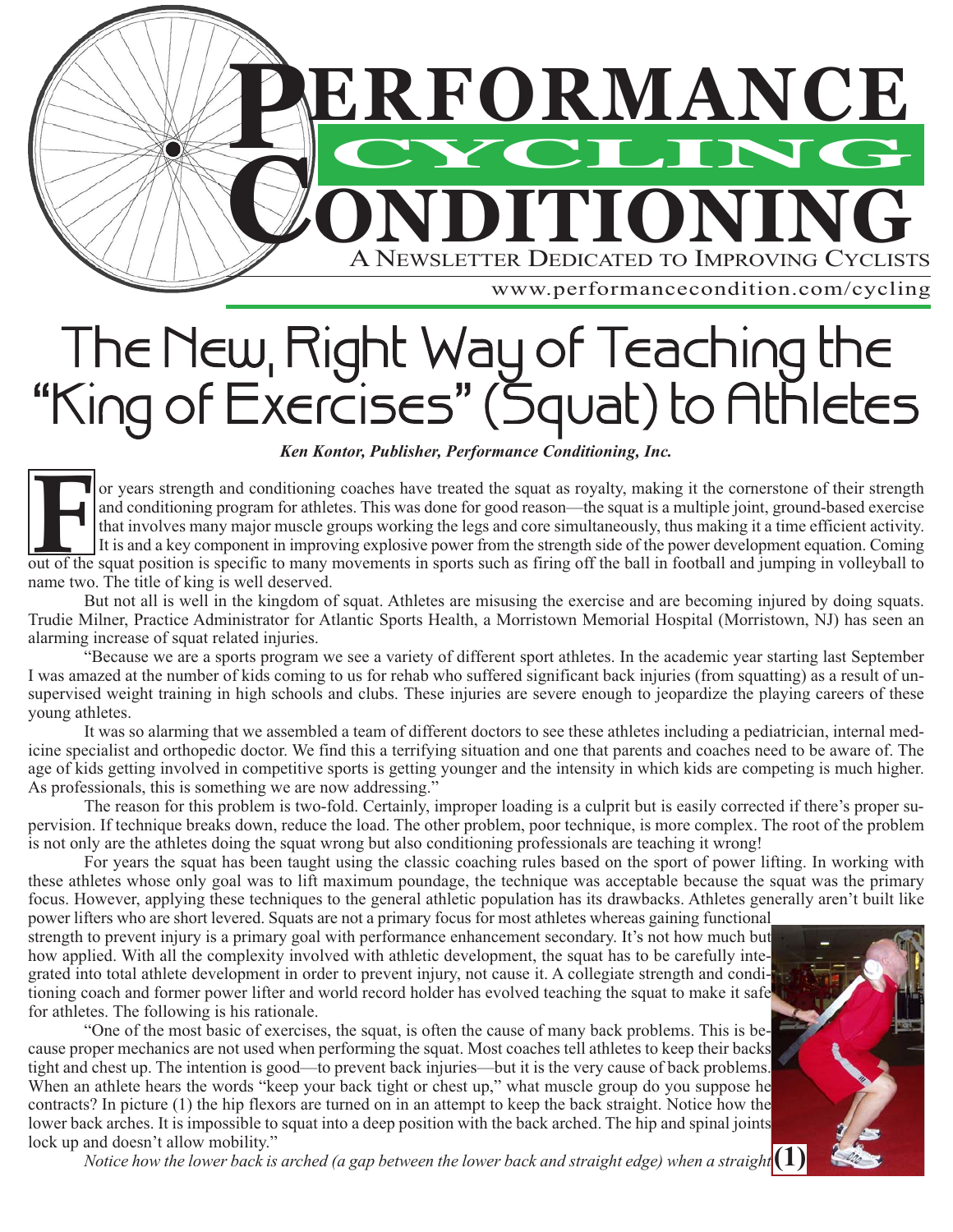## *edge is placed on the back.*

"In picture (2), the lifter is able to keep an upright position and get deep. Notice how the back is in a flat position. This is an example of greater hip and spinal mobility when the pelvis is in the correct position. In the second picture, the athlete was told to keep his abs in a static position (distance between ribs and pelvis maintained), especially as he gets deeper. Now the hamstrings can keep the pelvis level as the squat is performed. The abs stabilize the spine and allow maximum mobility at the hip joints. The back muscles react by lengthening to control the forward lean, keeping the center of gravity over the feet, similar to cables on the shaft of a crane."

## *Notice the straight edge is flat against the back leaving no gap.*

Compare the two pictures. Note the gap between the bar held against the lifter's back and his back in picture (1). In picture (2) the gap is gone and the back is in a neutral position. Which is more "athletic" and functional to sport movement? What position do you want your athletes' in? Let's look at the wrong and right way of teaching the squat using the correct coaching cues to your athletes. Carefully compare the two methods and adapt the right way that's best for your athletes.

# **Teaching the Squat to Athletes the Wrong Way**

*Note: The wrong coaching cues are stricken out.*

#### **Start**

- Use rack, with supports at mid-chest level.
- Be sure spotters are in position.
- Grasp the barbell palms down, slightly wider than shoulder width.
- Step under bar, feet parallel and shoulder-width apart.
- Place the center of the bar on the upper back so it is balanced, resting securely across back of shoulders.
- Elbows pointed back, eyes straight ahead, chest up, squeeze shoulder blades together.
- Straighten legs to lift the barbell off rack and step backward, feet slightly wider than shoulder-width and toes pointed out slightly with slight arch in lower back and tight.

#### **Movement**

- Under control bend hips backwards, bend knees and ankles.
- Keep bar over middle of foot to heels, feet flat on the floor.
- Inhaling, descend slowly until tops of thighs are parallel to floor; pause.
- Do not let knees come together on descent.
- Keep back straight and chest up.
- Exhale as you straighten hips and knees to return upright under control.
- Keep hips under bar, eyes focused straight ahead.
- Back as flat as possible.
- Knees over ankles.

#### **Tips**

- Do not bounce at bottom position.
- Do not bring knees together coming up.
- Do not speed bar up at the top.
- Stay tight throughout movement.

# **Teaching the Squat to Athletes the Right Way**

*Note the new, right coaching cues are underlined.*

#### **Start**

- Use rack, with supports at mid-chest level.
- Be sure spotters are in position.
- Grasp the barbell palms down, slightly wider than shoulder-width.
- Step under bar, feet parallel and shoulder-width apart.
- Place center of the bar on the upper back so it is balanced, resting securely across back of shoulders.
- Elbows pointed down, eyes straight ahead.
- Straighten legs to lift barbell off the rack and step backward, feet slightly wider than shoulder-width and toes pointed out slightly.
- Fill lungs with air (the creation of intra thoracic pressure) and hold.
- Attempt to exhale forcefully but close nose and mouth air passages so that air is not allowed to escape (the creation of intra abdominal pressure, Valsalva maneuver).

#### **Movement**

- Under control, squat down as if sitting down on a chair.
- Descend under control until tops of thighs are parallel to floor.
- Keep feet flat on the floor and knees in alignment with feet.
- Important: maintain the intra thoracic/intra abdominal pressure created at the start. Try to keep back relaxed the back will take